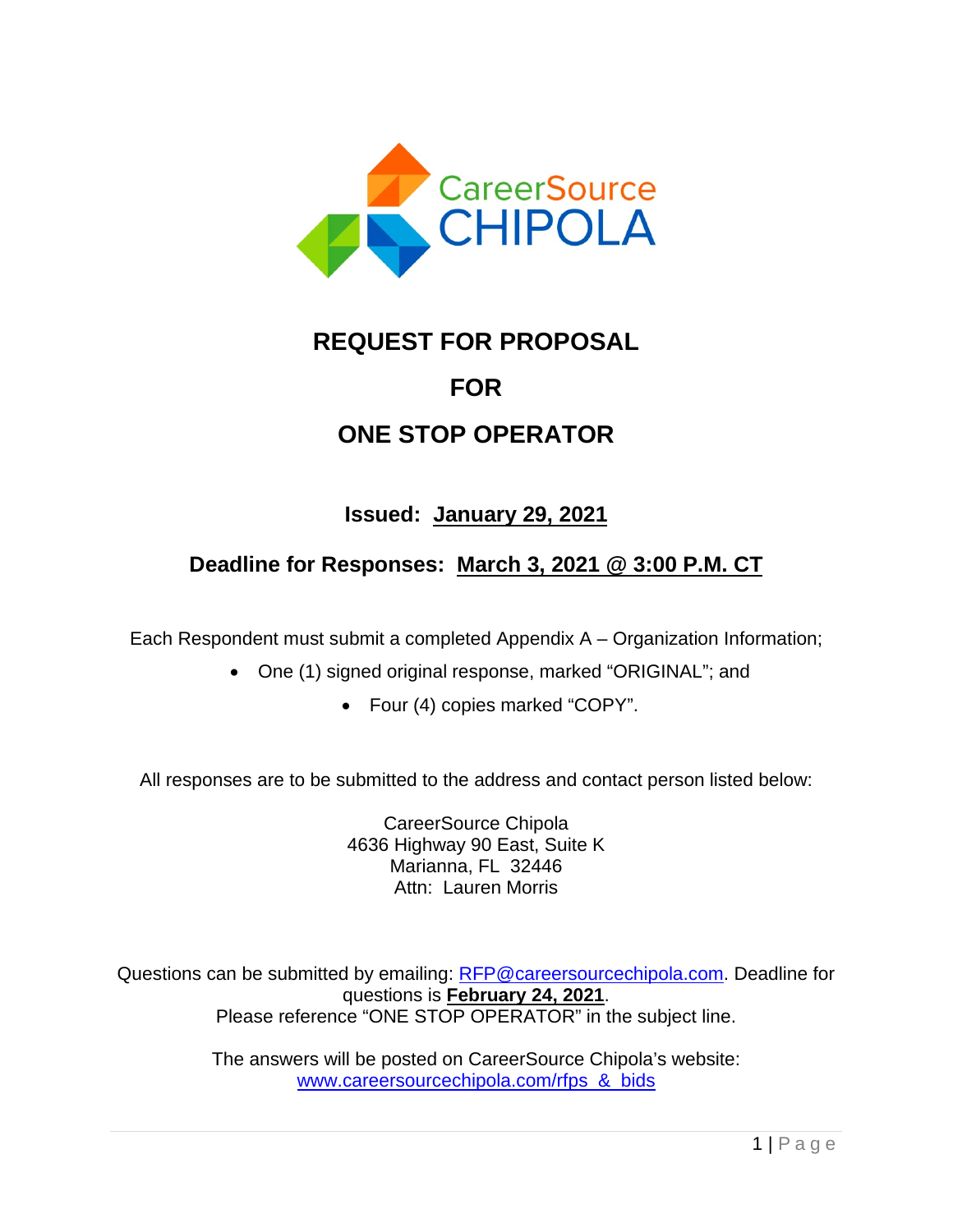### **I. Introduction**

### **Purpose**

The vision for One-Stop career centers under the Workforce Innovation and Opportunity Act, hereinafter called the Act, is characterized by providing excellent customer service to job seekers and employers, customer-centered service delivery, and continuous improvement. This vision is the foundation of the One-Stop Operator services being solicited through this Request for Proposal (RFP) as we strive to ensure that quality services are delivered in the most efficient and effective way possible, through full integration and coordination of One-Stop career center partners and resources that support seamless service delivery.

In accordance with the requirements of Act, CareerSource Chipola (CSC) is seeking the services of an appropriate organization with the expertise to serve as our One-Stop Operator for an initial contract period ending June 30, 2022 and subject to no more than three one-year renewals.

### **II. Description of CareerSource Chipola**

### **General Information**

CareerSource Chipola is a private, not-for-profit corporation governed by an independent board of directors serving as the administrative entity and fiscal agent for Calhoun, Holmes, Jackson, Liberty and Washington counties. CSC administers local workforce development and welfare reform programs as part of the State of Florida and the Federal Government's initiatives.

CSC has three career centers that are dedicated to helping the employers and citizens of Calhoun, Holmes, Jackson, Liberty and Washington Counties looking for employment. The Marianna career center is the only full-service center in the region. We work to connect local businesses with qualified employees, provide access to a statewide database of job openings, offer quick links to the most up-to-date job market research, assist with resume writing and interviewing techniques and offer educational workshops to sharpen job search skills. We also work with local economic development organizations, local leaders in education, private industry and community-based organizations.

### **CareerSource Chipola Board**

The CSC Board of Directors is comprised of representatives of business, local educational entities, labor organizations, community-based organizations, economic development agencies, one-stop partners and other individuals deemed appropriate. All members are either appointed by the county commissioners of the five counties we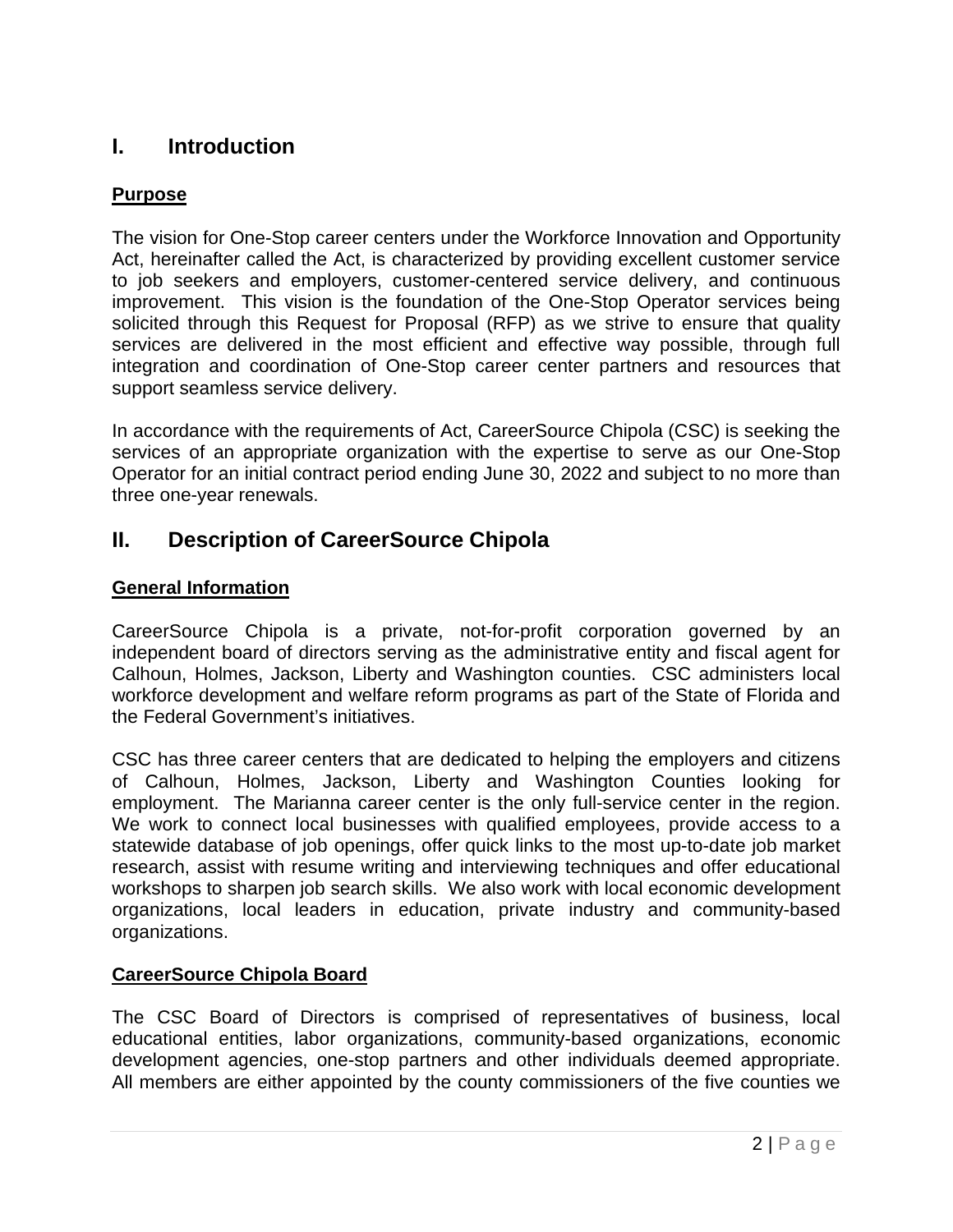represent or the CSC Consortium which is made up of either the county commission chair or their representative from each of the five counties we represent.

### **III. Scope of Services to be Provided**

CSC is seeking an organization with the expertise and established track record for providing services required of a one-stop operator. For purposes of this Request for Proposal, CSC defines the basic role of a One-Stop Operator as an entity that will coordinate the service delivery of participating one-stop partners and service providers within the Marianna career center, the only full service center in the CSC region. The selected party will be responsible for working with CSC to assure that the region is coordinating services across program lines and with other organizations required by the Act. The selected service provider shall, at a minimum be responsible for:

- 1) Providing quarterly reports showing how the one-stop center was evaluated to determine compliance, any necessary actions, and any recommendations or suggestions for improvement including, but not limited to, practices outlined in item 3 below;
- 2) Disclose any potential conflict of interest arising from the relationship of the One-Stop Operator with particular training service providers or other service providers;
- 3) Establish practices approved by the Board that encourage the One-Stop partners to provide services to individuals with barriers to employment, including individuals with disabilities, who may require longer-term services, such as intensive employment training and education services; and
- 4) Comply with Federal regulations and procurement policies.

CSC has been approved to provide and will continue to provide direct career services as defined by the WIOA, sec. 134(c)(2) and shown below. As a result, this RFP's Scope of Services does not include the One-Stop Operator providing training services or providing any of the following career services or information:

- Eligibility determination
- Outreach, intake, orientation
- Initial assessment of skills and support service needs
- Labor exchange services (job search and placement assistance and career counseling) and services to businesses
- Referrals and coordination with other programs
- Providing Labor Market Information
- Providing performance and program cost information of training contractors
- Providing performance information on the local Board in regard to accountability measures
- Providing information on the availability of and referral to support services, SNAP, and TANF
- Providing information and assistance on filing claims on UC
- Providing assistance in establishing eligibility for financial aid for programs not funded through WIOA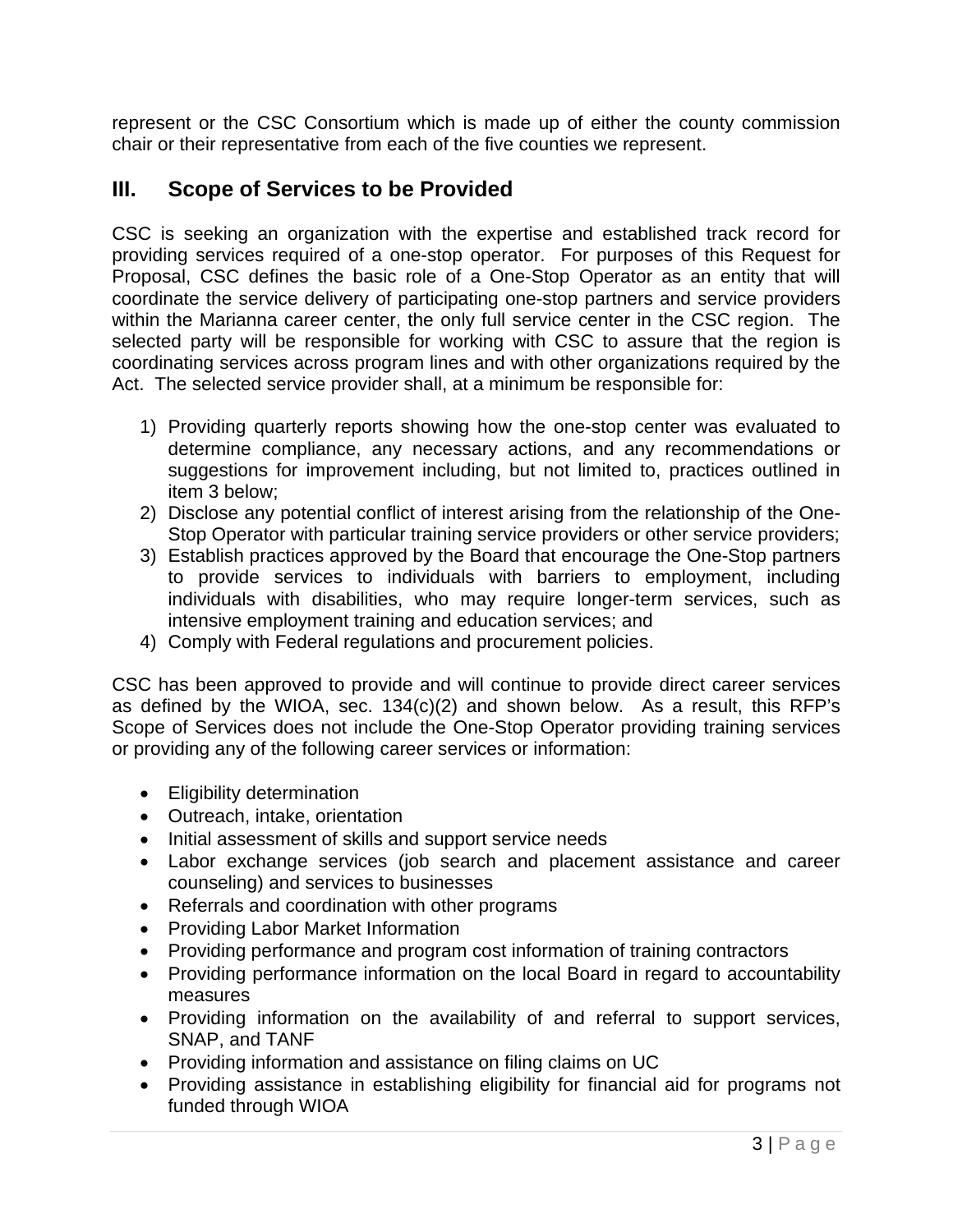- Providing services in order to obtain and retain employment, such as comprehensive assessment, IEP development, group and individual counseling, career planning, internship and WE, financial literacy, out of area job search, ESOL, etc.
- Providing follow-up services.

### **Funding Available**

CSC will make sufficient funding available from various sources to deliver the services requested in this RFP. CSC does not anticipate the necessity of committing funding in excess of \$4,000 per year. This amount is provided as a planning figure only and does not commit CSC to award a contract for this amount.

### **IV. Specific Information Requested in the Response**

Should your organization be interested in providing the one-stop operator services as described in the Scope of Services section of this RFP, please prepare a response to this RFP and include the following information in your response in the order presented below:

- a) Cover letter that includes a statement that the organization understands the scope of services sought and a statement guaranteeing the price for the term of the contract. The cover letter must be signed by an individual with the authority to bind the organization to the response presented.
- b) Scope of Services. In this section Respondent should explain its proposed approach to providing one-stop operator services.
- c) A resume or organization history showing the responding party has a background in providing workforce services and a clear understanding of the Act.
- d) Appendix A Organization Information
- e) Budget Information. Provide a total cost for the delivery of the services described in the Scope of Services section of this RFP as well as budget detail by line item.
- f) Your budget should indicate the number of hours per year to deliver the services requested in this RFP. A for-profit entity submitting a proposal must present any proposed profit in a separately identifiable budget line item. Profit must be negotiated separately from costs to ensure it is fair and reasonable and is based on the contractor's efforts and risks in achieving the intended results.
- g) Other information. Please include any additional information not already requested that your organization wishes to provide for consideration. If there is no additional information to include, please state, "There is no additional information our organization wishes to present."

### **Proposed Schedule**

This schedule may be altered at any time at the discretion of CSC.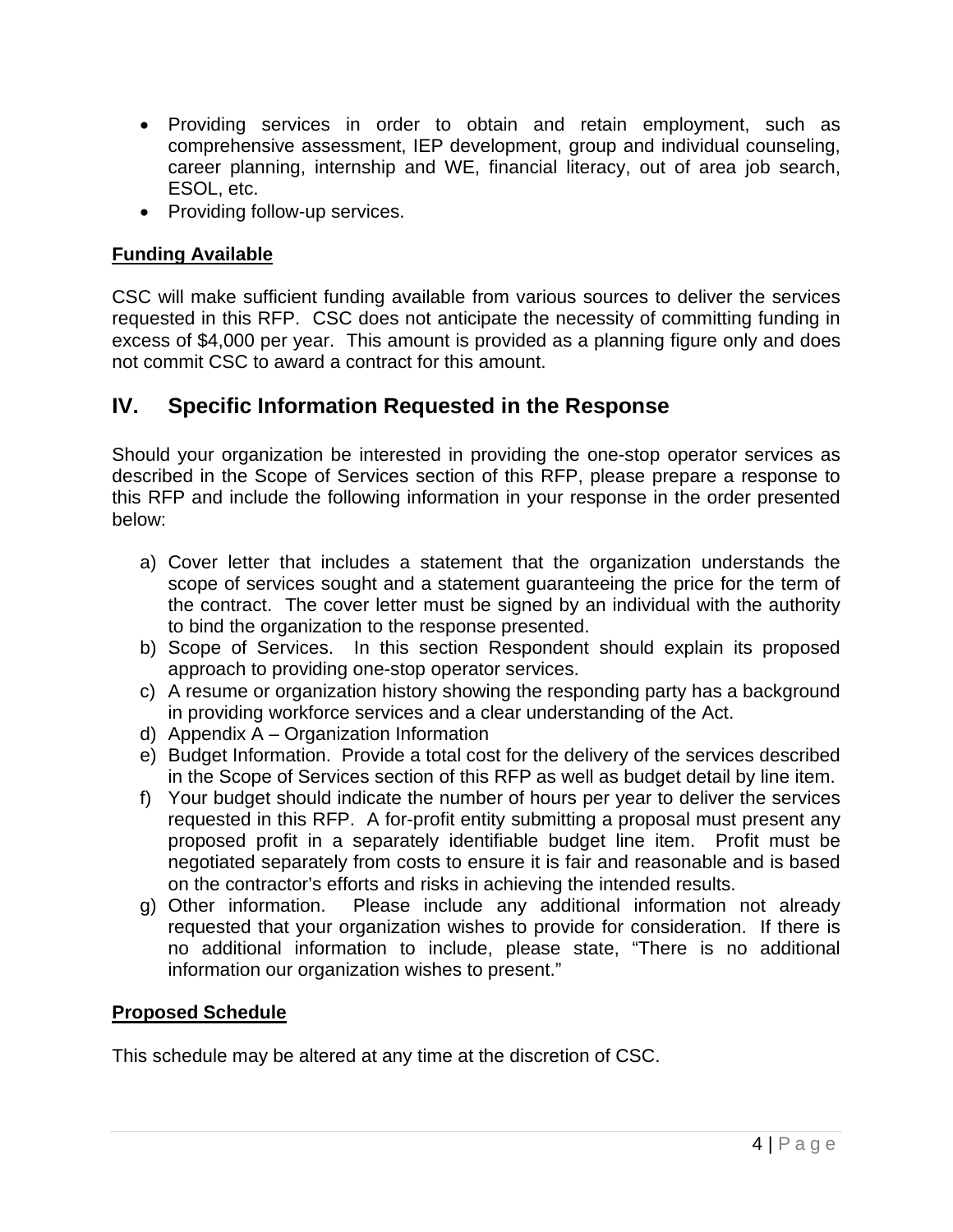| <b>Description</b>                 | <b>Dates</b>                   |
|------------------------------------|--------------------------------|
| Release of Invitation to Negotiate | January 29, 2021               |
| <b>Question and Answer Period</b>  | January 29 - February 24, 2021 |
| <b>Proposal Deadline</b>           | March 3, 2021 @ 3:00 P.M. CT   |
| <b>Anticipated Final Decision</b>  | March 26, 2021                 |

#### **Standards**

Respondents may be any organization(s) organized in accordance with state and federal laws with successful experience in workforce development.

No parties debarred or suspended from doing business with the State of Florida or the Federal government will be eligible to do business with CSC.

#### **Response Format**

Respondents should follow the instructions in this RFP document in order to be considered fully responsive. Submissions should be concise and easily understood.

- a) Responses should be submitted on  $8\frac{1}{2} \times 11$ " pages, printed or typewritten and single-spaced. Text should be presented single-sided on each separate page.
- b) Respondents should submit one (1) copy with original signatures, marked "Original" and four (4) paper copies, marked "Copy".
- c) Proposal submissions must be submitted in a sealed package that is clearly marked.

Additionally, all responses will become the property of CSC and, in accordance with TEGL 15-16, information contained in the proposals submitted will be maintained in a manner that is confidential to avoid the use of the information by another responder to their advantage and to prevent collusive bidding.

The cost of preparing a response to this RFP shall be borne entirely by the Respondent.

#### **Delivery of Proposals**

The delivery of the Proposal prior to the deadline is solely and strictly the responsibility of the Respondent. Any Proposal or portion thereof, received after the submittal deadline will be returned unopened to the sender.

All responses are to be submitted on or before March 3, 2021 @ 3:00 P.M. CT to the address and contact person listed below.

Attn: Lauren Morris CareerSource Chipola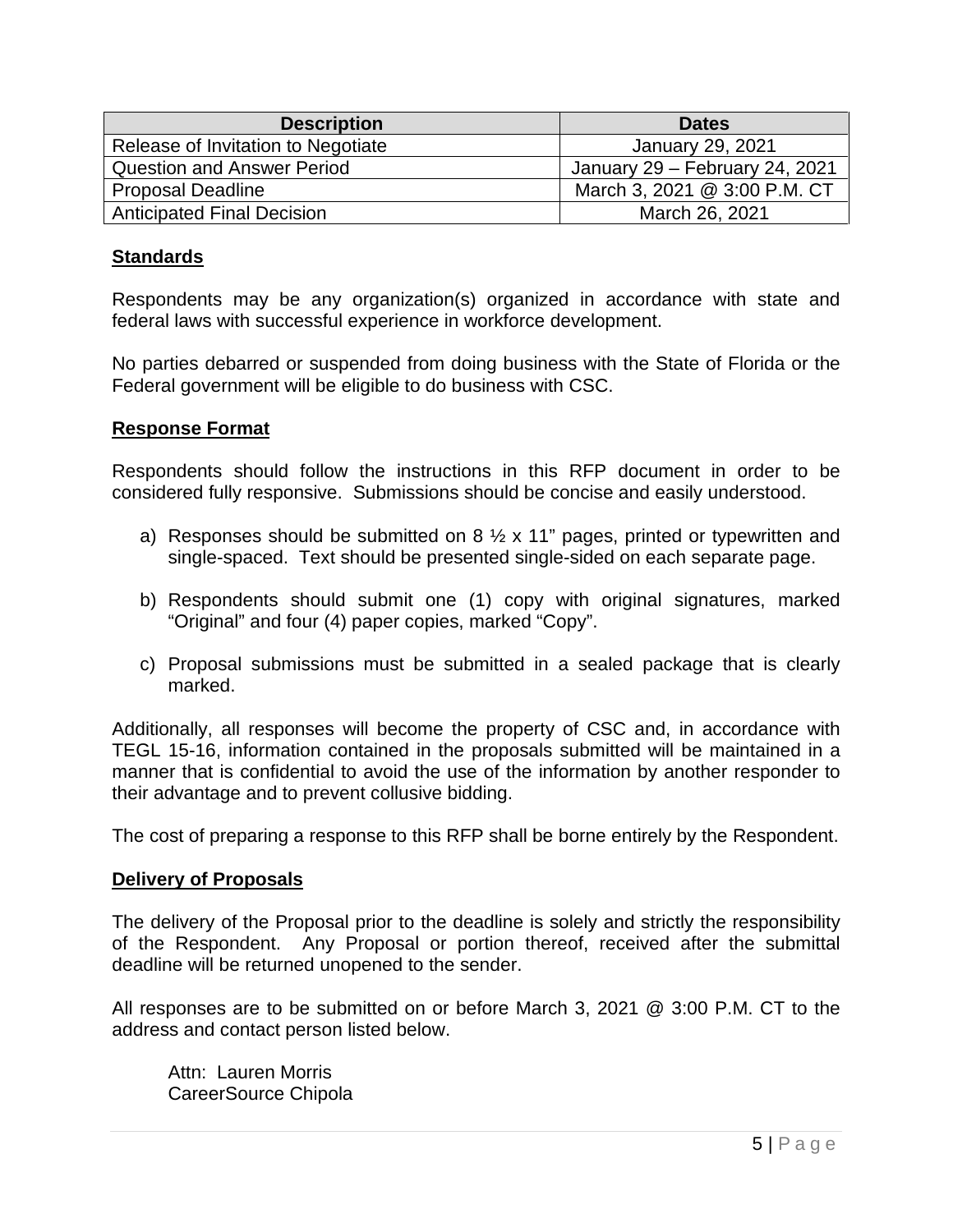4636 Highway 90 East, Suite K Marianna, FL 32446

#### **Requests for Interpretation of RFP**

All requests for interpretation or clarification of the RFP document must be submitted in writing to Lauren Morris and received by CSC within the dates listed in the RFP. Any follow- up interpretation or clarification responses will be added, as appropriate, to our website for review.

### **V. Contract Terms and Conditions**

The RFP and the evaluation and selection process shall in no way be deemed to create a binding contract or agreement of any kind between CSC and a Respondent. All legal rights and obligations between the successful Respondent, if any, and CSC will come into existence only when a contract is fully executed by both parties, and the legal rights and obligations of each party shall at that time be only those rights and obligations which are set forth in the contract and any other document specifically referenced in that contract.

The term of this contract shall be for a period commencing on or about July 1, 2021 and terminating June 30, 2022, with an option to extend for up to three (3) additional years based on performance, business needs and the availability of funds. Invoices for services must be submitted by the  $10<sup>th</sup>$  of the month on a quarterly basis.

The successful Respondent(s) may not make an assignment of their obligations resulting from award of a contract in response to this RFP without the written consent of CSC.

#### **Subrecipient vs. Contractor**

In accordance with USDOL TEGL 15-16 issued January 17, 2017, Any entity selected to provide the requested one-stop operator services, including for-profits, nonprofits, educational organizations, and State or Local governments shall be considered a subrecipient when acting as a One-Stop Operator and therefore must comply with 2 CFR 200, including any requirements identified by the USDOL under 2 CFR part 2900. A summary of the Uniform Administrative Guidance requirements along with links to the above referenced Code of Federal Regulations (CFRs) can found on the USDOL website at this [link.](https://www.dol.gov/dol/cfr/Title_41/Chapter_60.htm) 

#### **Evaluation and Selection**

The evaluation of each response to this RFP will be based on the Respondent's overall expertise and track record in delivering the services requested in this RFP and proposed price. Consideration will be given to the entity's integrity, compliance with public policy (Uniform Guidance), record of past performance and financial and technical resources.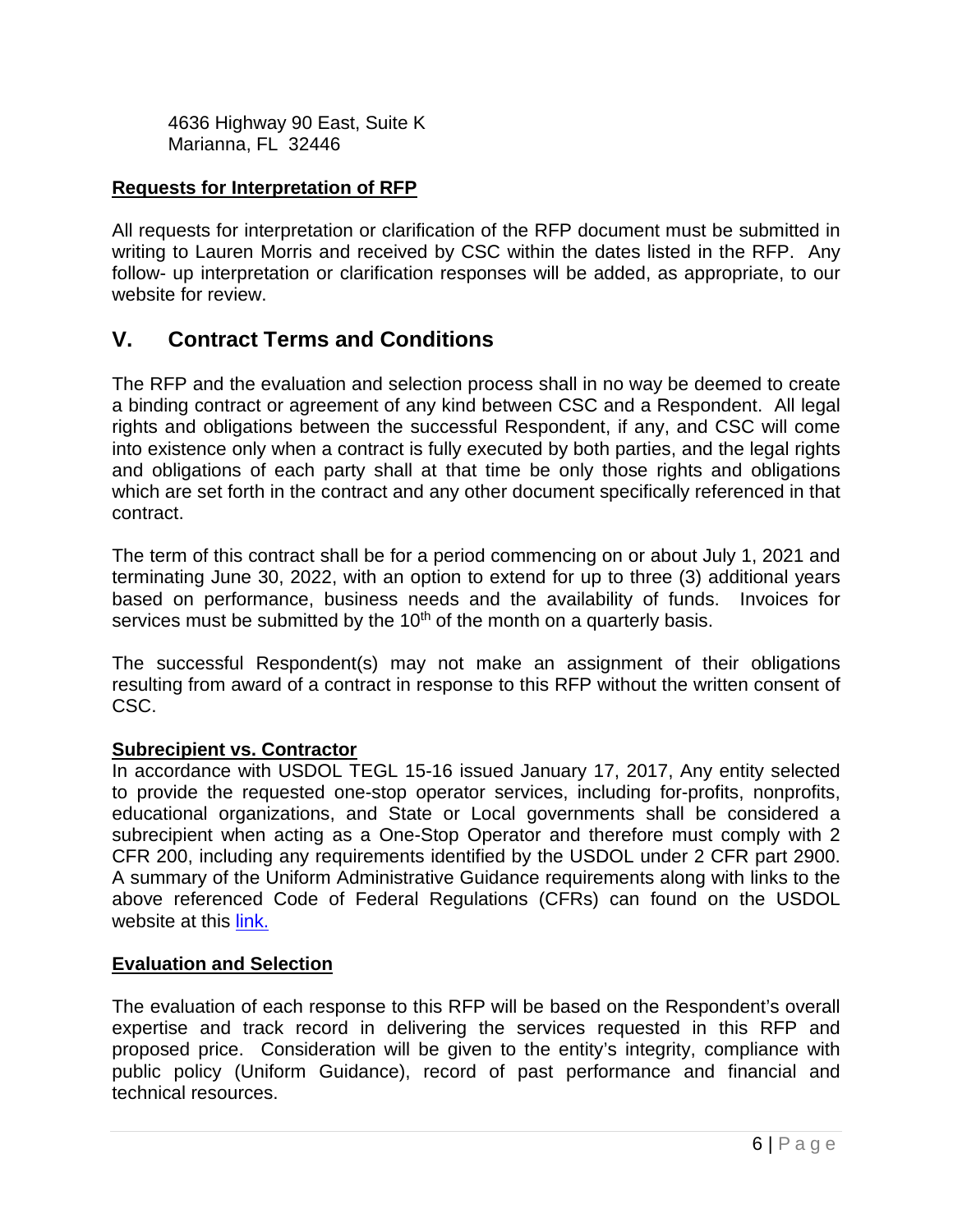A Selection Committee will be made up of members selected by the CSC Executive Director. When the Selection Committee has made its decision regarding which organization it deems to be the most suitable and qualified for this project, based on the Criteria for Selection, all Respondents will be notified of that decision. CSC will then set up a meeting with the organization selected and commence negotiations relative to specific 1) scope of services, 2) timetables for implementation, and 3) costs. If negotiations are unsuccessful, CSC retains the right to initiate contract negotiations with the next most qualified Respondent, resolicit for the services, identify an operator and develop a contract under a sole source method consistent with 2 CFR 200.320(f) or postpone/cancel the RFP as determined by the Executive Director. CSC retains the sole authority to make its selection based on what it determines to be in its best interest. CSC, at its sole discretion, may reject any and all responses as not meeting the needs of this project. CSC anticipates that a selection decision will be made by March 26, 2021.

Final award of a contract will be contingent upon:

- Identification of a Respondent qualified and capable of successfully providing the services sought by CSC in this RFP and performing under the terms and conditions of this procurement and the resulting contract;
- Successful negotiation of a contract at a price CSC determines to be fair, competitive and reasonable; and
- The availability of sufficient funding.

| <b>Criteria</b>                                                                                                                                                                                                                          | <b>Weight Factor</b> |
|------------------------------------------------------------------------------------------------------------------------------------------------------------------------------------------------------------------------------------------|----------------------|
| Requirements<br>a. The response was received by the due date and time.<br>The response was presented in the required format, all<br>b.<br>questions in this RFP answered, an original and the correct<br>number of copies were provided. | <b>MANDATORY</b>     |
| Experience of the Respondent and key staff that would be involved in<br>the delivery of these one-stop services as described in this RFP.                                                                                                | 50 points            |
| Cost Reasonableness: The Respondent's budget information reflects<br>reasonable costs for the staff and services as detailed in the Scope of<br>Service.                                                                                 | 50 points            |
| <b>Total Points:</b>                                                                                                                                                                                                                     | 100                  |

### **VI. Criteria for Selection**